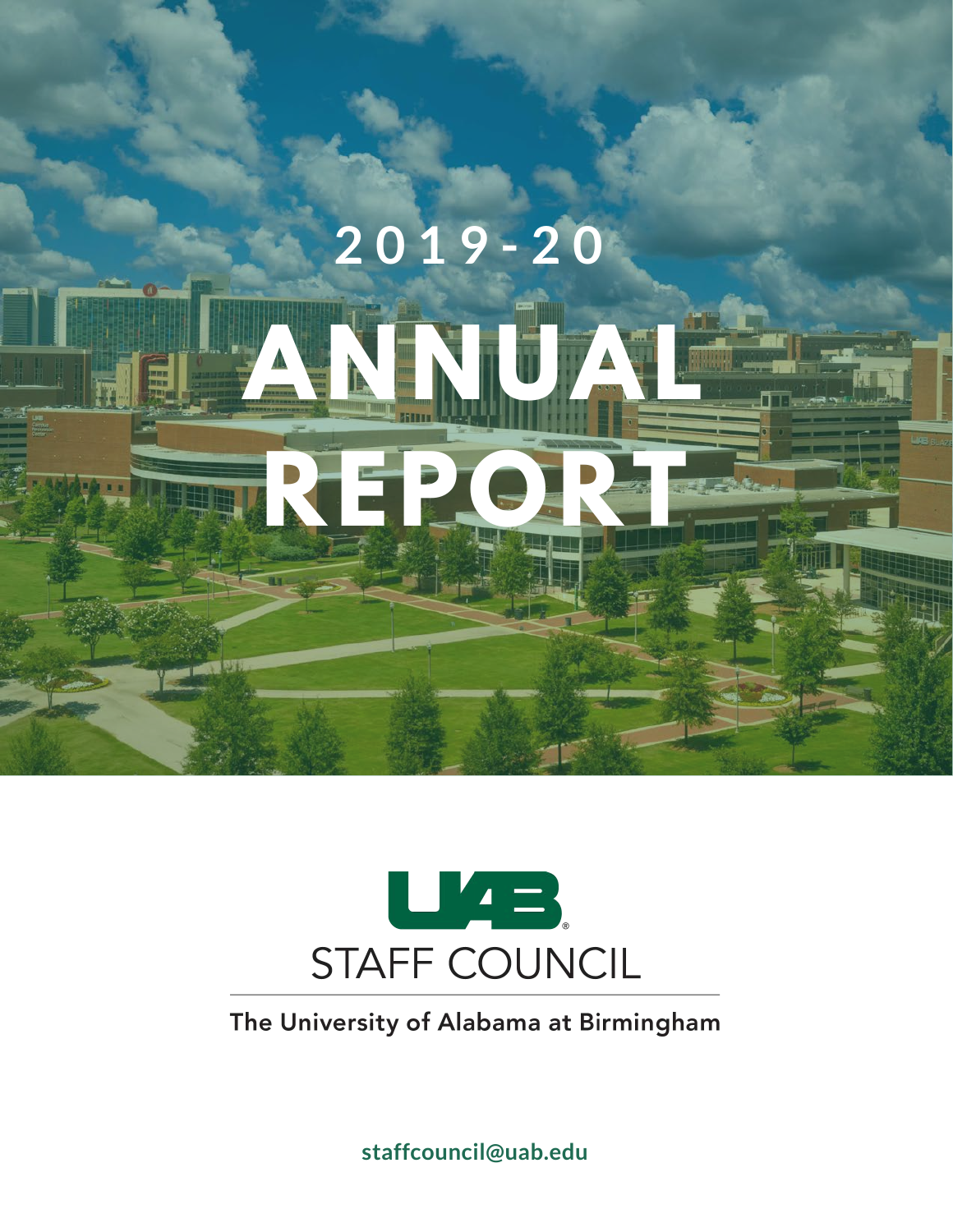## **OUR COMMI**

#### **Communications & Website**

Maintains the Staff Council website, distributes bi-annual newsletter and coordinates publicity for council events.

### **Community Outreach**

Coordinates fundraisers and drives to give back to UAB and the local area.

#### **Elections/Bylaws**

Runs all election processes for the council, including for bi-annual representatives and executive committee members. Reviews and maintains council bylaws.

#### **Institutional Pride & Events**

Coordinates council events, including the annual Staff Picnic and Spring Forum, and generates ideas to bolster UAB pride.

#### **Staff Recognition**

**O**rganizes and facilitates ideas for recognizing the excellence and accomplishments of UAB staff.

#### **Staff Development**

Hosts professional development opportunities for career growth at UAB.